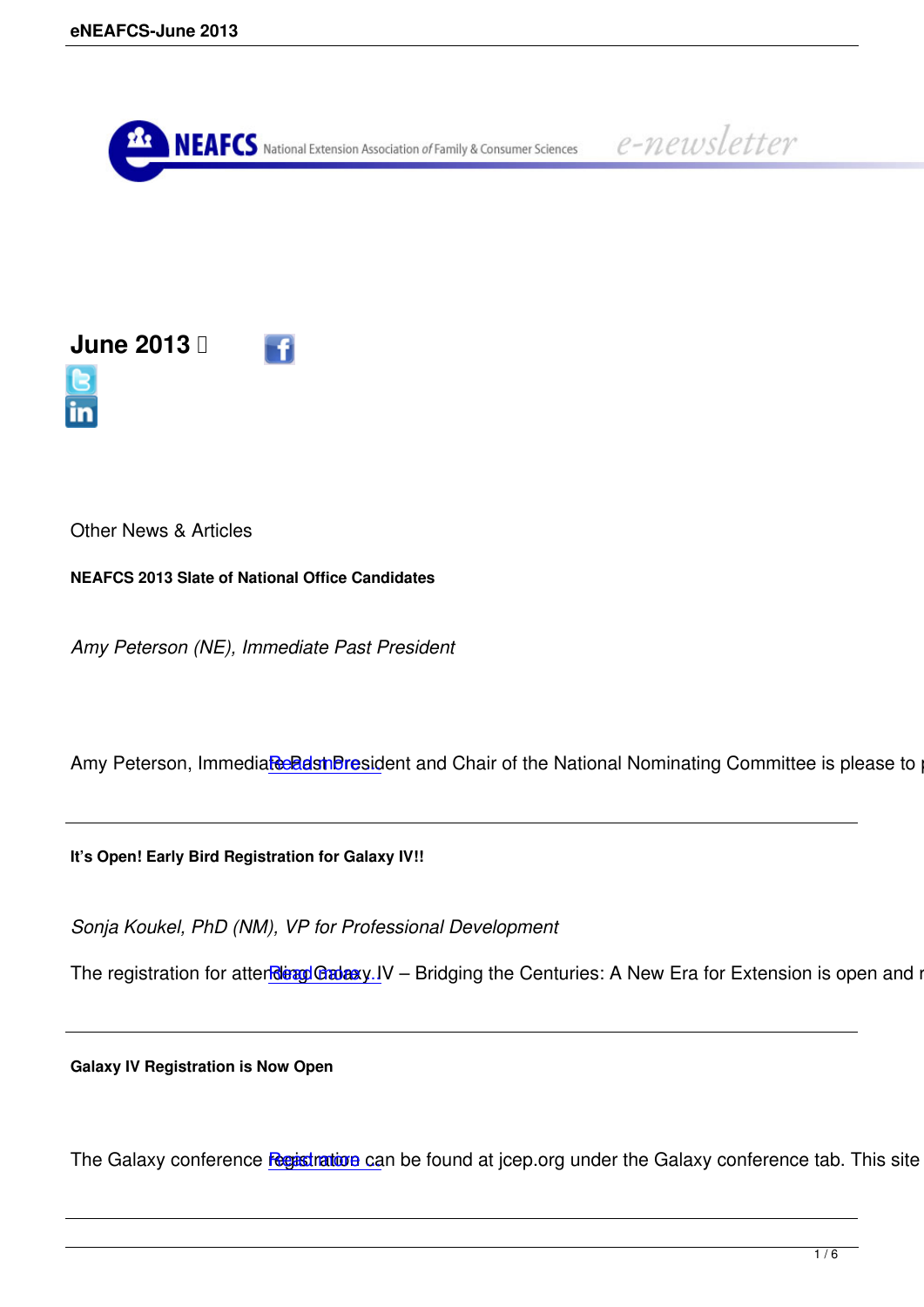*Sonja Koukel, PhD (NM), VP for Professional Development*

What is your reaction to **Renumitee work**? Do you recoil from engaging due to past negative experiences? I

**NEAFCS Webinars Comin[g to a Screen Ne](/eneafcs-june-article-4)ar You!**

*Leif Albertson (AK), Chair Webinar Subcommittee*

Following several very popular web-based presentations, the NEAFCS webinar committee has been working

**PILD Conference-Was It W[orth the Time an](/eneafcs-june-article-5)d Effort?**

*Debby Mathews (AL), VP Public Affairs*

Getting someone to write relocate aftexperiemetes ite to deare valoration betwing the old halt of the kerisen bare follows

**Get Thinking about your G[alaxy Auction Don](http://www.neafcs.org)ations**

*Carol Miller (OH)*

Cleaning closets this sum ext to organ to a yard sale? Finding cool stuff that you forgot about? Donate of

*Updated* **[Member Resour](/eneafcs-june-article-7)ces – External Reviewers**

*Roxie Dinstel (AK)*

Are you applying for promotion or establishing year? Maybe you need a publication reviewed or a program r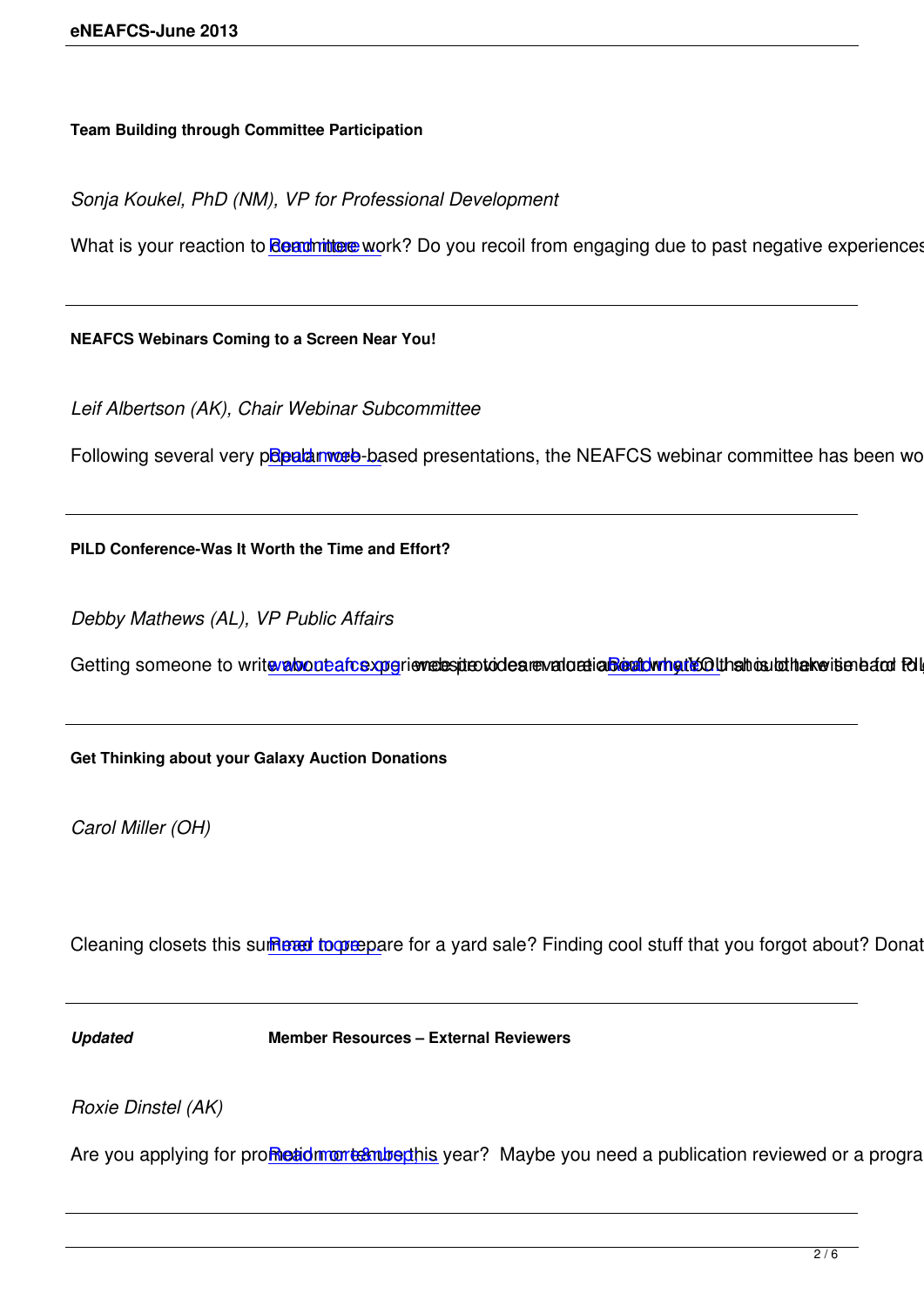*Debby Mathews (AL), VP Public Affairs*

I'm so glad I was assigne when month of June to write this article! That is because it's my Extension anniver

## **President's Message**

Carol Chandler (OH), 2012-2013 NEAFCS President

NEAFCS Colleagues,



Have you ever wondere Gallay E Reofessibolals DetGelepphenut Comference jis drigtes a Unique purpose unity poi

The Galaxy Conference: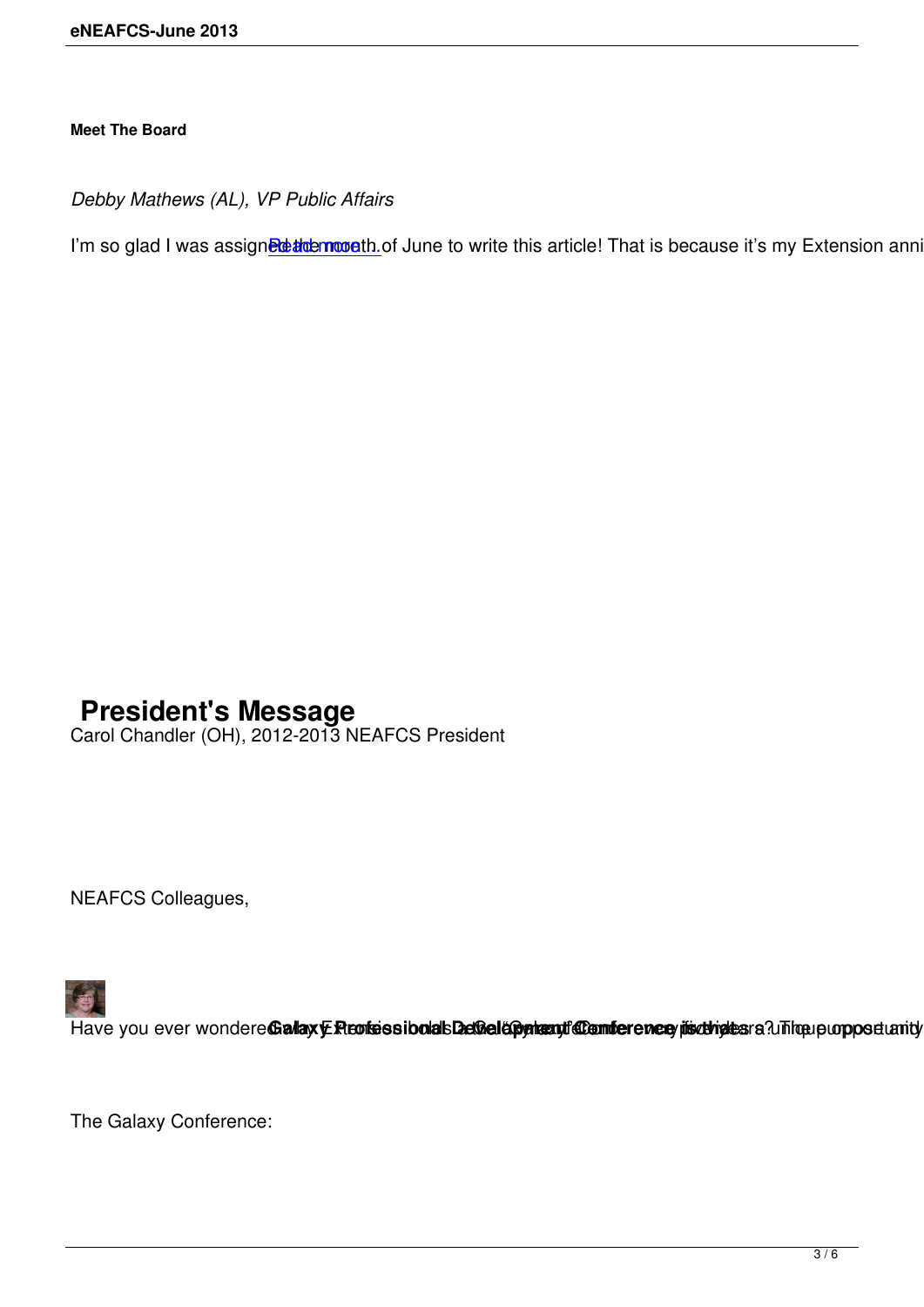- Allows the JCEP partner organizations to showcase their work as a unified group of extension prof
- Demonstrates Extension's commitment to teamwork and synergy
- Provides an opportunity to foster a sense of common purpose and organizational unity through con
- Provides Extension professionals an opportunity to attend professional development programs offer
- Provides exceptional resources and speakers for general sessions that might otherwise not be pos
- Provides a unique opportunity to collaborate across disciplines
- Provides opportunities to present peer-reviewed materials and participate in scholarly professional
- Enhances the visibility, stature and reputation of the Extension System
- Provides for effective use of limited resources of Extension professionals and their associations
- Focuses on a common mission as part of the Extension System and improves Extension's visibility
- Provides opportunities for participating organizations and associations to accomplish key annual a
- Provides opportunities for professional networking within Extension.

Everything from registration right through the events of the conference will be different from what our me

My theme for this year has been "Attitude is the little thing that makes a BIG difference." I chose that the



The Galaxy Conference offers us the unique opportunity to experience our professional development co

I encourage you to plan to attend and see for yourself the value of meeting with all of our Extension co-

Looking forward to seeing you in Pittsburgh in September!

*Carol*